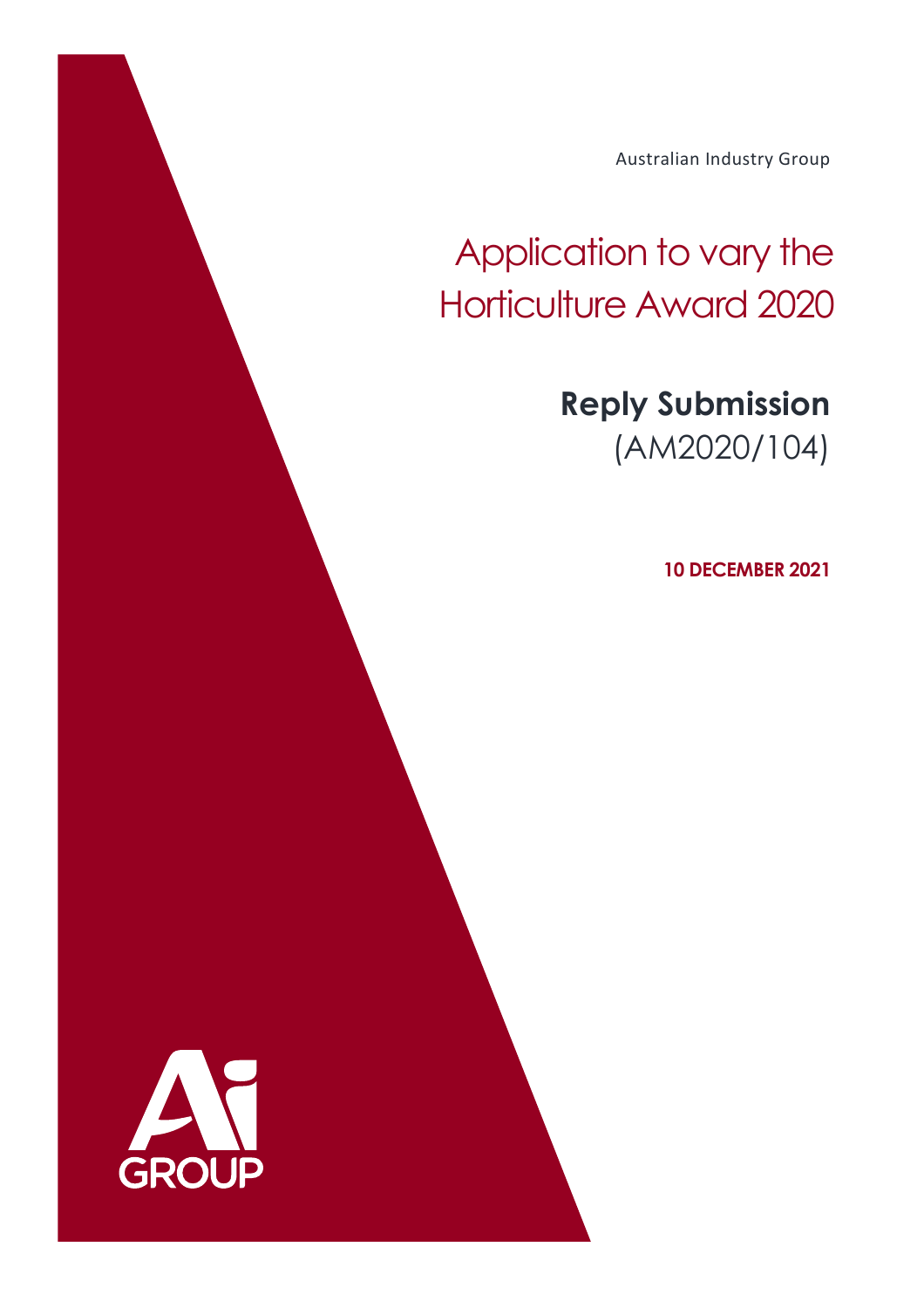### **AM2020/104 – APPLICATION TO VARY THE HORTICULTURE AWARD 2020**

- 1. These submissions are made by the Australian Industry Group (**Ai Group**) in response to the invitation at paragraph [586] of the Decision by the Full Bench issued on 3 November 2021 (**[November Decision](https://www.fwc.gov.au/documents/decisionssigned/html/2021fwcfb5554.htm#P3834_375429)**) to file submissions in reply to the submissions of other parties on the Commission's draft determination (**Draft Determination**) for the *Horticulture Award 2020* (**Horticulture Award**) and the provisional views expressed in that Decision.
- 2. Of the submissions filed in response to the Directions in the November Decision, Ai Group wishes to respond to:
	- The submission of the Australian Workers' Union filed 26 November 2021 (**[AWU Submission](https://www.fwc.gov.au/documents/documents/awardmod/variations/2020/am2020104-sub-awu-261121.pdf)**); and
	- The submission of the United Workers' Union filed 26 November 2021 (**[UWU Submission](https://www.fwc.gov.au/documents/documents/awardmod/variations/2020/am2020104-sub-uwu-261121.pdf)**);
- 3. Specifically, Ai Group opposes the unions' proposed operative date for the determination of 1 January 2022.
- 4. Pursuant to s.166(1) of the *Fair Work Act 2009* (Cth) (**FW Act**), the relevant amendments should not be made before 1 July 2022.
- 5. The amendments which will be made to the Award will have a substantial impact on employers who will need to make significant changes to their payroll and workplace arrangements. The amendments could also result in the loss of employment for many employees if employers are not given sufficient time to adjust to the new arrangements.
- 6. The Commission should not be satisfied that it is appropriate to specify an operational date earlier than 1 July 2022.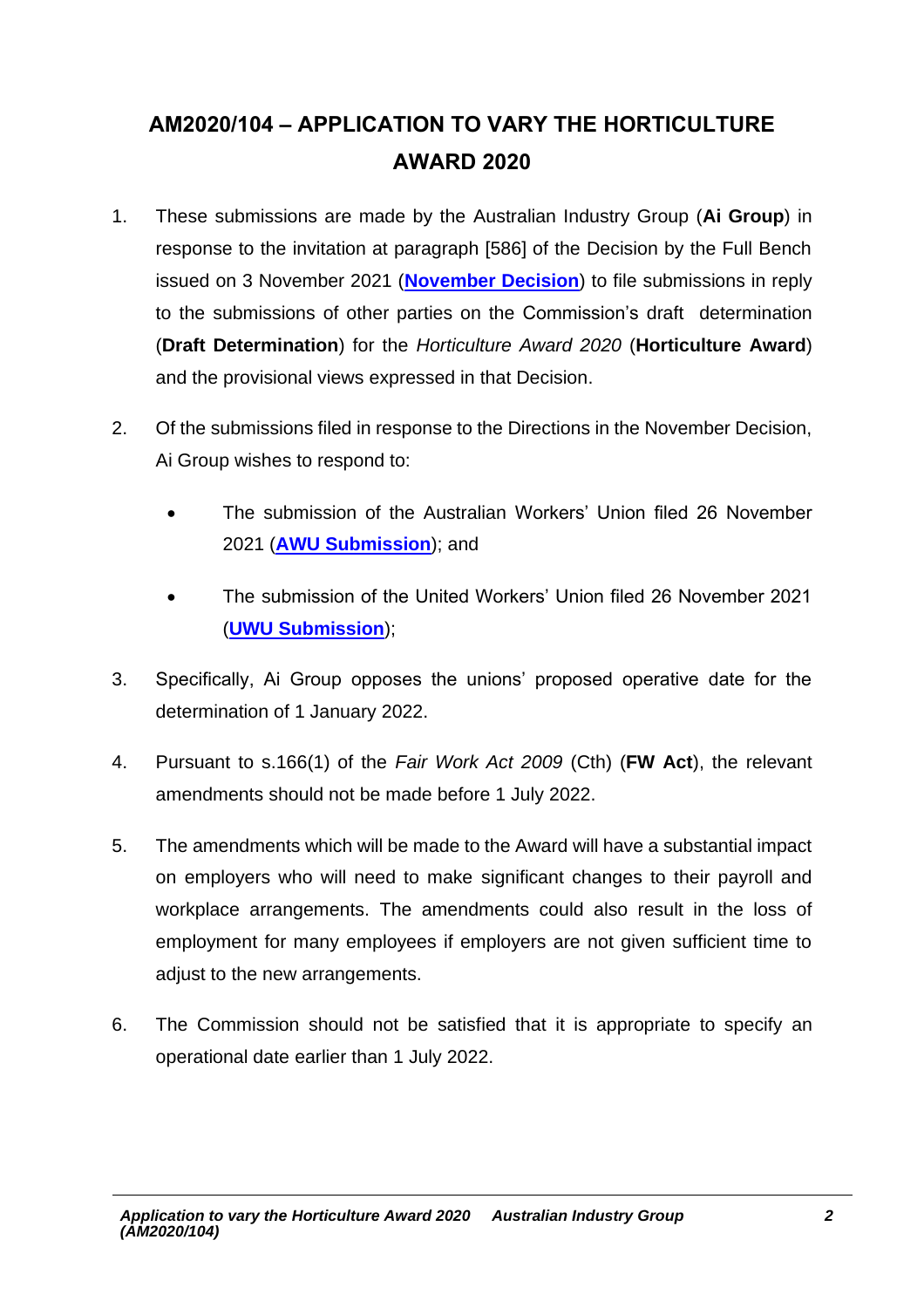#### **The November Decision**

- 7. The Determination which will be issued by the Commission to implement the November Decision will have a substantial impact on employers covered by the Horticulture Award. The proposed amendments will require employers to:
	- Determine which pieceworkers are 'competent at the piecework task' under draft clause 15.2(d);
	- Set an appropriate piece rate under draft clause 15.2(d);
	- Establish appropriate systems for tracking which employees meet the threshold for application of the piece rate under draft clause 15.2(d);
	- Establish appropriate systems to comply with draft clause 15.2(h) in generating piecework records;
	- Ascertain the likely impact on labour costs in implementing the proposed amendments to the Horticulture Award; and
	- Determine and implement any changes necessary to the employers' labour practices as a result of the impact on labour costs.
- 8. The high proportion of micro and small businesses covered by the Horticulture Award should weigh in favour of an operative date on 1 July 2022 at the earliest. The Australian Bureau of Statistics *Australian Industry 2019-20* release reveals that 'Micro businesses' (employing 0 – 4 employees) account for over 64% of employment in the Agriculture, Forestry and Fishing ANZSIC division, 'Small businesses' (employing 5 – 19 employees) account for just over a further 15% of employment whilst 'Medium businesses' (employing 20 – 199 employees) and 'Large businesses' (employing 200 or more employees) account for just over 20% of employment.<sup>1</sup> In the absence of dedicated HR staff and support, micro and small businesses are likely to need a significant amount of time to implement the amendments that arise from the November Decision.

<sup>&</sup>lt;sup>1</sup> ABS, [Australian Industry,](https://www.abs.gov.au/statistics/industry/industry-overview/australian-industry/latest-release) Table 5 2019-20 (end of June).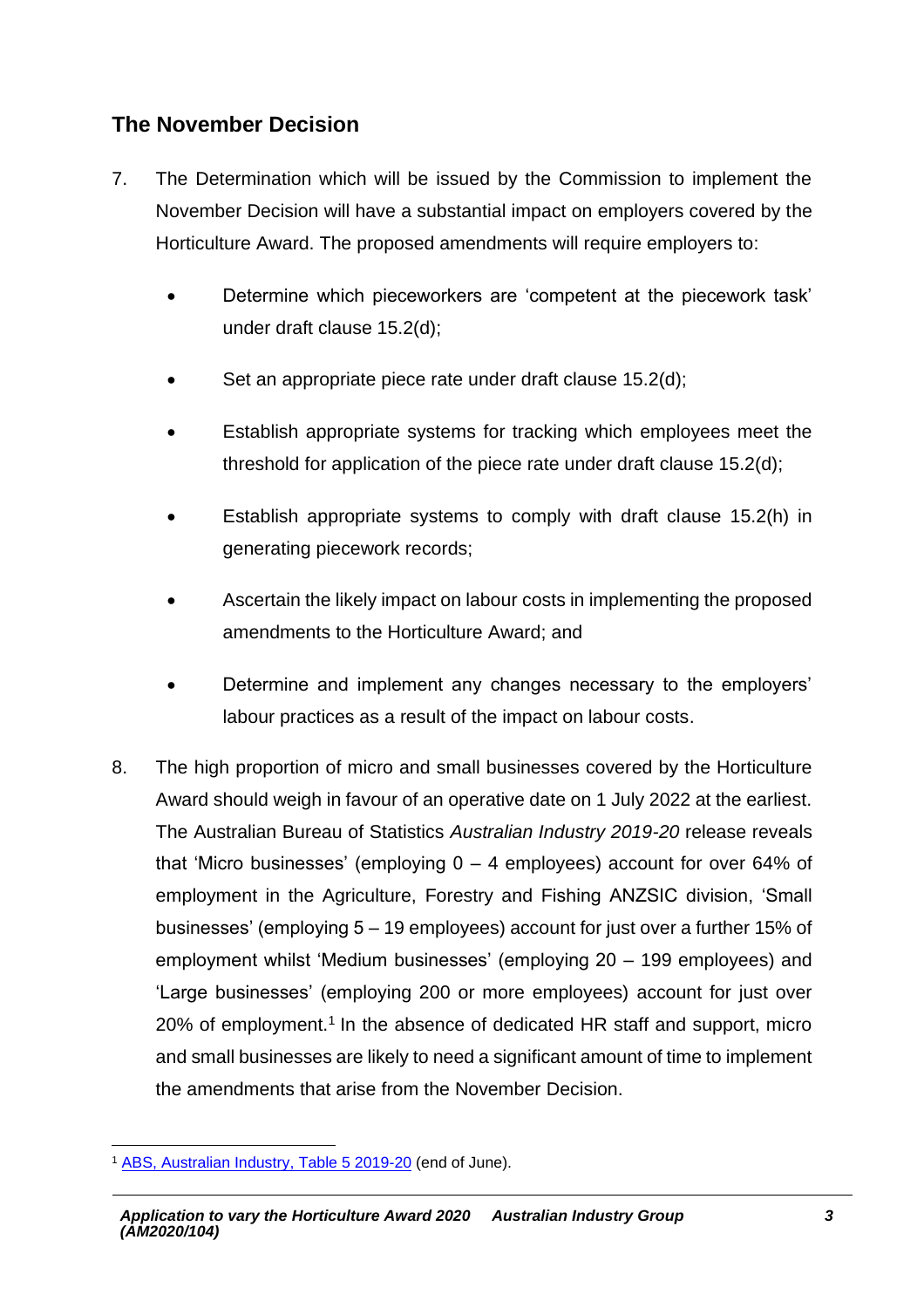#### **Application of s.166(1)**

9. In the November Decision, the Commission acknowledged that the Minimum Wages Objective applied to the proposed amendments to the Horticulture Award. It stated, at paragraph [29]: (Emphasis added)

We agree with the submissions of the AFPA; that at present the Horticulture Award does not prescribe a minimum wage for all pieceworkers. The Uplift Term only sets a minimum wage for the 'average competent employee'. The Application proposes that a minimum be set for all pieceworkers; the fact that the Application does so by reference to the existing minimum wages in the Horticulture Award is not to the point. The Application plainly seeks to set the minimum wage applicable to a particular category of employees (pieceworkers). The Application enlivens ss.157(2) and 284. We consider these matters later in section [6.3].

- 10. The amendments proposed in the Draft Determination would set the minimum wage applicable to pieceworkers for the same reasons as outlined above. In acknowledgment of this, the Commission has referred to s.166(5) in the Draft Determination in Attachment D to the November Decision.
- 11. Section 166 of the FW Act deals with when variation determinations setting, varying or revoking modern award minimum wages come into operation. Section 166(1) provides:
	- (1) A determination under this Part that sets, varies or revokes modern award minimum wages comes into operation:
		- (a) on 1 July in the next financial year after it is made; or
		- (b) if it is made on 1 July in a financial year--on that day.
- 12. Section 166(2) provides:
	- (2) However, if the FWC specifies another day in the determination as the day on which it comes into operation, the determination comes into operation on that other day. The FWC must not specify another day unless it is satisfied that it is appropriate to do so.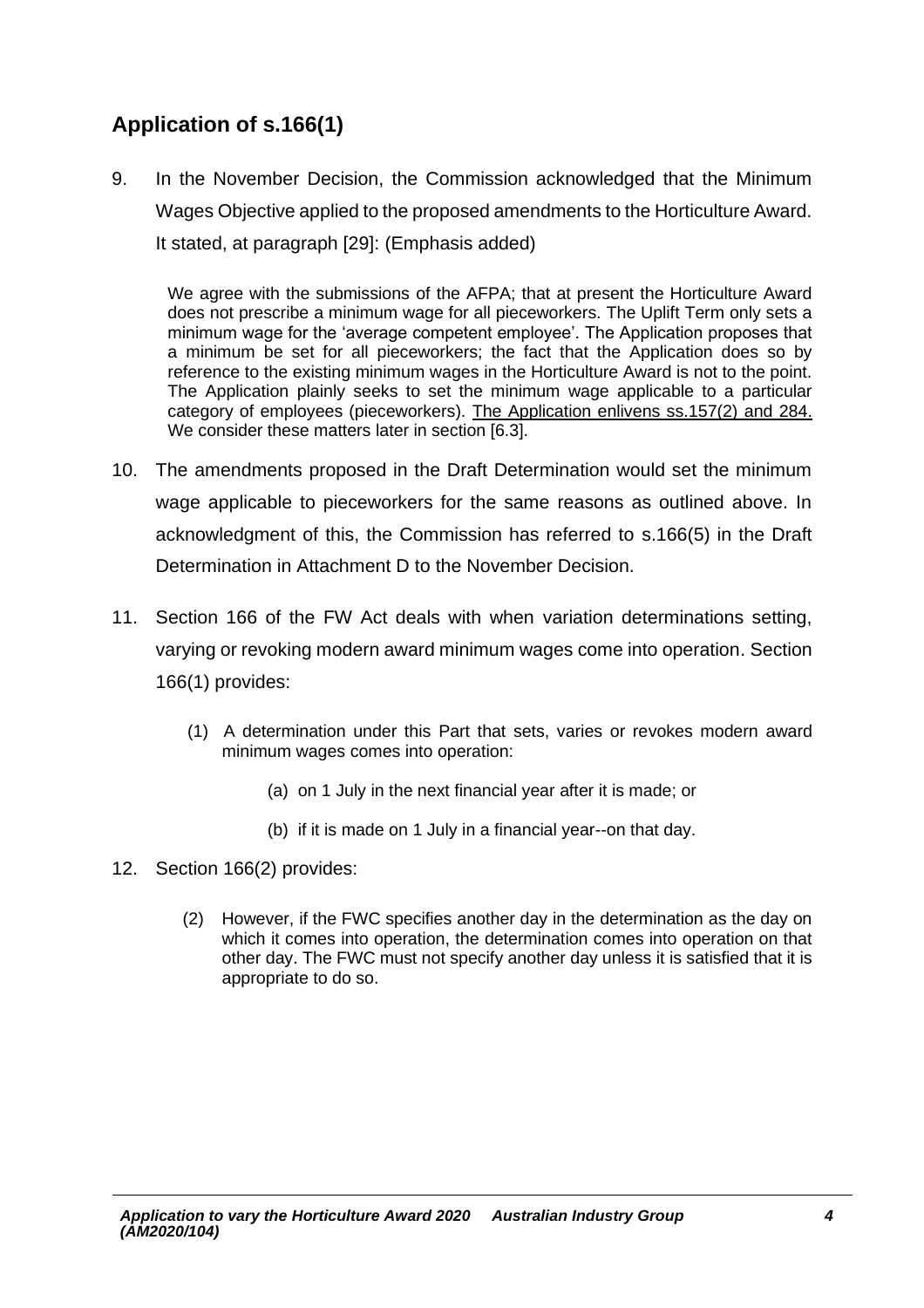13. With regard to s.166, the Explanatory Memorandum for the *Fair Work Bill 2008* relevantly states:

#### **Clause 166 – When variation determinations setting, varying or revoking modern award minimum wages come into operation**

631. Clause 166 provides for when determinations setting, varying or revoking modern award minimum wages come into operation. (These rules apply to determinations made under this Part. Wage variations flowing from annual wage reviews commence in accordance with rules in Part 2-6.)

632. A determination affecting modern award minimum wages will generally come into operation on 1 July in the next financial year, or on the day it is made if made on 1 July (clause 166(1)). This is consistent with the commencement of wage variations from annual wage reviews, and is designed to ensure certainty and predictability for employers and employees (see clause 286).

633. However, if FWA is satisfied that it is appropriate to do so it may specify another day on which the determination comes into operation (clause 166(2)).

- 14. Although there is little guidance on what considerations are relevant to satisfaction that it is appropriate to specify another day under s.166(2), past decisions of the Commission provide helpful guidance. In the 4 yearly review of modern awards, the Commission made amendments to the rates of pay in the *Social, Community, Home Care and Disability Services Industry Award 2010* (**the SCHADS Award**) for casual employees working overtime and on weekends and public holidays. <sup>2</sup> Taking into account the interest of employers and employees in that decision, issued on 18 October 2019, the Commission determined that 1 July 2020 was the appropriate date. $3$
- 15. Similarly, in the Full Bench's 25 August 2021 decision pertaining to the operative date of further changes to the SCHADS Award (although not directly relevant to s.166) an operative date of 1 July 2022 was decided upon in order to allow businesses sufficient time to accommodate the increase in labour costs arising from that decision.<sup>4</sup> The Full Bench referred to the *Penalty Rates (Transitional Arrangements) Decision* in which the Commission said:<sup>5</sup>

<sup>2</sup> [2019] FWCFB 7096.

<sup>3</sup> [2019] FWCFB 7096, [35].

<sup>4</sup> [2021] FWCFB 5244, [316].

<sup>5</sup> [2021] FWCFB 5244, [305]; [2017] FWCFB 3001, [144] and [148].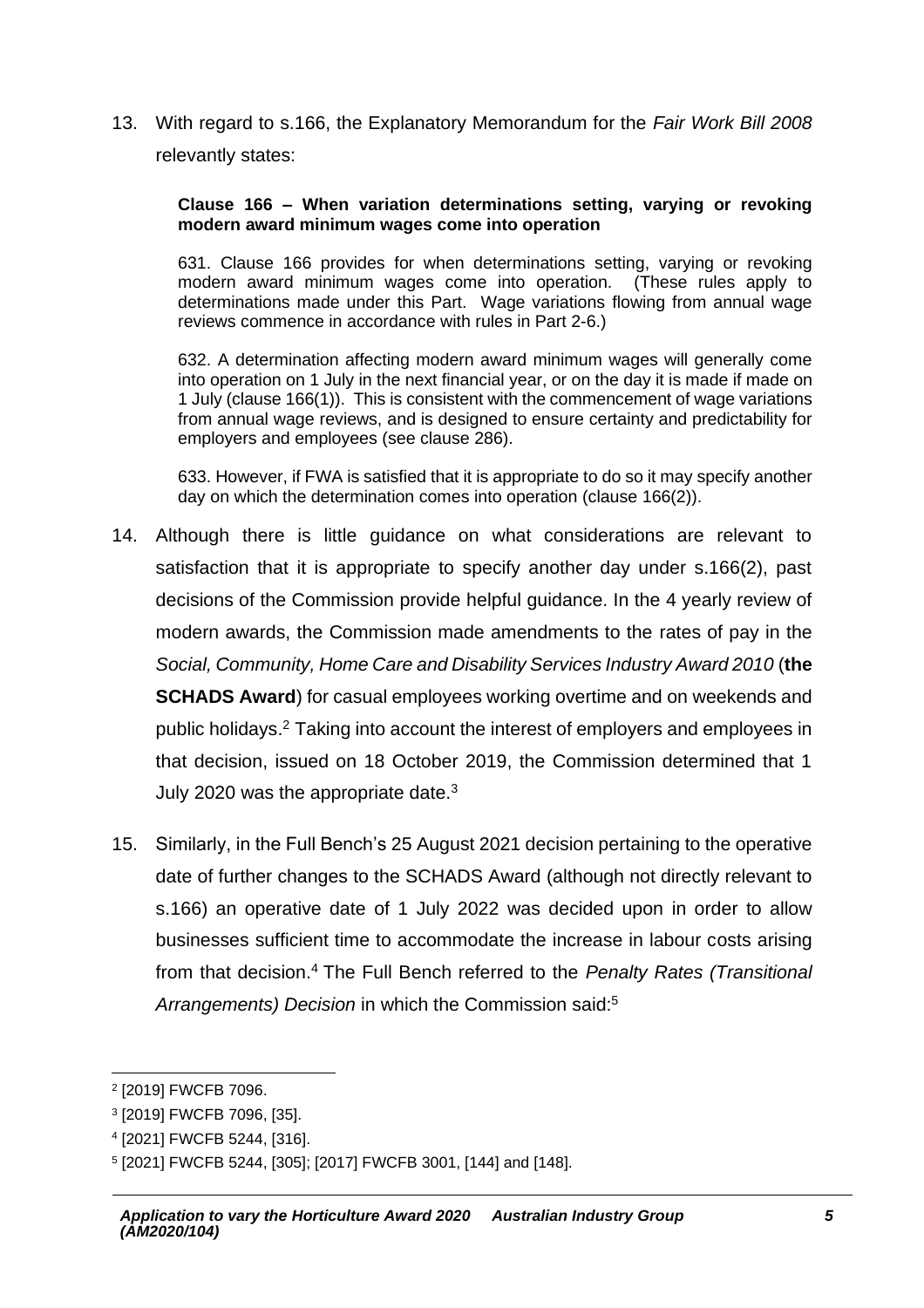'We must also perform our functions and exercise our powers in a manner which is 'fair and just' (as required by s.577(a)) and must take into account the objects of the Act and 'equity, good conscience and the merits of the matter' (s.578).

…

Finally, fairness is a relevant consideration, given that the modern awards objective speaks of a 'fair and relevant minimum safety net'. Fairness in this context is to be assessed from the perspective of both the employee and employers covered by the modern award in question.'

- 16. The significant nature of the amendments to the Horticulture Award and the time necessary in order to make relevant adjustments to employers' labour practices supports an operative date of 1 July 2022 for the Draft Determination. This is supported by the following relevant considerations:
	- Fairness to employers covered by the Horticulture Award (s.134(1));
	- The impact on business, including in relation to employment costs, productivity and the regulatory burden (s.132(f)).

#### **Response to arguments in AWU Submission**

17. At paragraph [11] of the AWU Submission, reference was made to paragraph [75] of the *Penalty Rates (Transitional Arrangements) Decision* which is reproduced below:<sup>6</sup>

[75] We reject the proposition advanced by Ai Group, for three reasons. First, the determination of appropriate transitional arrangements is a discretionary decision which depends on the relevant context. The determination of such issues in other cases is of limited assistance. The policy considerations which underpin the proposition that a previous Full Bench decision should usually be followed is more apposite to the determination of legal issues – such as the proper construction of the Act – not discretionary decisions.

18. The AWU states that this "passage highlights that a discretionary matter, such as whether it is 'appropriate' to depart from what is effectively a default operative date of 1 July in s.166(1) of the FW Act, will turn on the facts of the particular case, as opposed to previous decisions or established principles".

<sup>6</sup> [2017] FWCFB 3001, [75].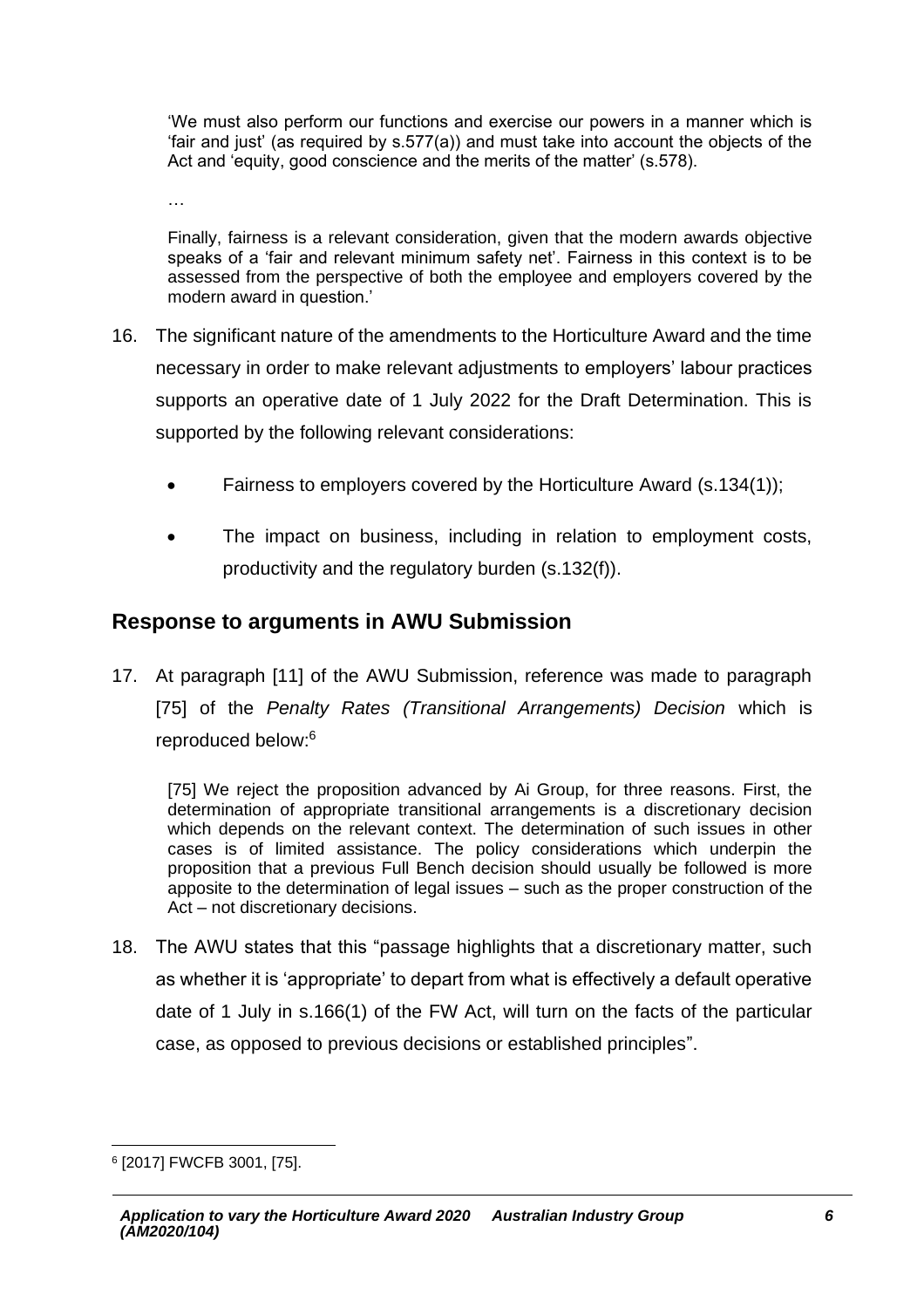19. The AWU's submission should not dissuade the Commission from considering past approaches to determining appropriate operational dates, particularly when these pertain to award amendments which will lead to an increase in employment costs. The Commission routinely takes into consideration past decisions with respect to discretionary matters. For example, in its 25 August 2021 Decision relating to the SCHADS Award, the Full Bench said:<sup>7</sup>

In our view, an appropriate, fair and just balance between these considerations is to provide that the award variations arising from these proceedings will commence operation from the first full pay period on or after 1 July 2022. In our view an operative date of 1 July 2022 is necessary to ensure that the SCHADS Award achieves the modern awards objective.

The approach we have decided to take in respect of the operative date of these variations is consistent with the approach taken to the Tranche 1 variations.

- 20. It is not asserted that such considerations will be decisive in all cases. It is however clear that it is appropriate for the Commission to take into account past decisions to encourage a consistent approach when exercising its discretionary powers. The abovementioned decisions with respect to the SCHADS Award provide relevant examples of cases where the Commission has considered operational dates more than 6 months after the relevant decision to be appropriate. We consider that the same approach is warranted in these proceedings.
- 21. At paragraphs [20] [24] of the AWU Submission, the union argues that the Commission should determine an operative date of January 2022 on the grounds of concerns that there will be an influx of applications for enterprise agreements prior to the operative date in order to avoid the impacts of the November Decision. This argument should be rejected.
- 22. The AWU has provided no evidence that such an influx has emerged or even that numerous employers in the horticulture industry have commenced bargaining in response to the decision. If the AWU's predictions were to be realised, it would be expected that bargaining would have commenced given that

<sup>7</sup> [2021] FWCFB 5244, [316] – [317].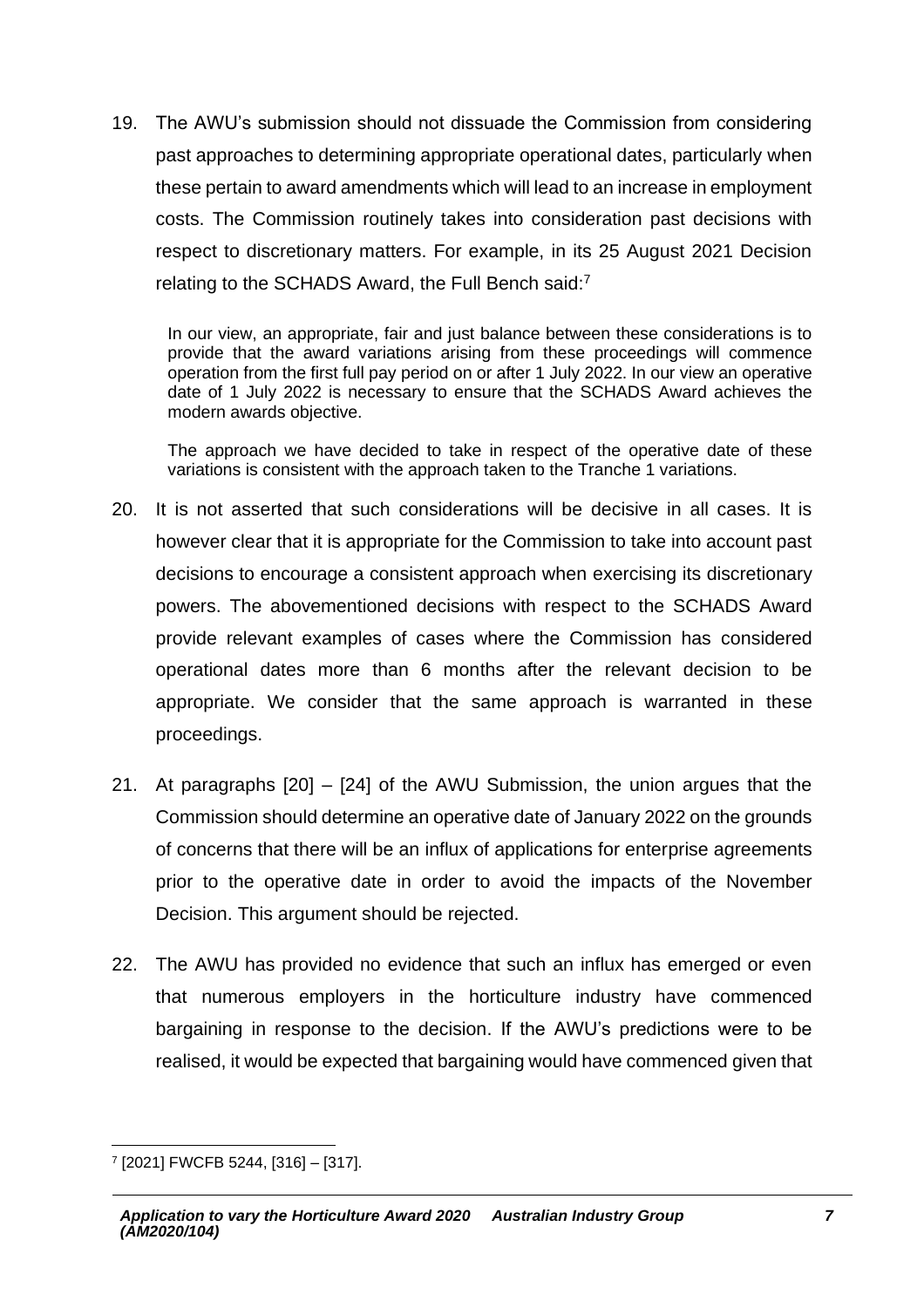the November Decision was issued more than one month ago.

- 23. Further, the AWU's reference to enterprise agreement applications made in the wake of the *Part Time and Casual Employment Decision*<sup>8</sup> are misconceived. In *Gray Australia Pty Ltd as trustee for The Gray Family Trust T/A Ceres Farm* [2019] FWC 1016 (*Gray Australia*), Commissioner McKinnen considered a number of enterprise agreements which, if approved, would prevent the practical application of pending changes to the Horticulture Award in relation to overtime for casual employees. The Commissioner stated that whilst that of itself would not be fatal to the Agreement, because the better off overall test applies at 'test time', the Commissioner was not satisfied that adequate steps were taken to explain the nature of those pending Award changes, or the likely effect of the Agreement on employees in relation to those changes, to employees who will be covered by those Agreements.<sup>9</sup>
- 24. In *The Australian Workers' Union v Gray Australia Pty Ltd as trustee for The Gray Family Trust T/A Ceres Farm & Kenrose Co Pty Ltd and Others* [2019] FWCFB 4253 (*Gray Australia Appeal*), the Full Bench considered an appeal from the decision of Commissioner McKinnon in *Gray Australia*. The Full Bench determined that failure to adequately explain the pending changes to the reference instrument meant that s.180(5) had not been complied with.<sup>10</sup> The Full Bench said that fundamental to determining whether the Agreements were genuinely agreed to was a consideration of the forthcoming changes to the Award and the explanation of such changes to employees under s.180(5) of the Act.<sup>11</sup> The Full Bench said:<sup>12</sup>

…with the forthcoming changes to the Award known in precise detail, the changes are ones that would be part of the obligation on employers to inform employees about how the proposed Agreements modify the Award changes and explain its terms and effects

<sup>8</sup> *4 yearly review of modern awards – Part-time and Casual Employment* [2019] FWCFB 2108

<sup>9</sup> *Gray Australia Pty Ltd as trustee for The Gray Family Trust T/A Ceres Farm* [2019] FWC 1016, [8].

<sup>10</sup> *The Australian Workers' Union v Gray Australia Pty Ltd as trustee for The Gray Family Trust T/A Ceres Farm & Kenrose Co Pty Ltd and Others* [2019] FWCFB 4253, [99].

<sup>11</sup>*The Australian Workers' Union v Gray Australia Pty Ltd as trustee for The Gray Family Trust T/A Ceres Farm & Kenrose Co Pty Ltd and Others* [2019] FWCFB 4253, [89].

<sup>12</sup> *The Australian Workers' Union v Gray Australia Pty Ltd as trustee for The Gray Family Trust T/A Ceres Farm & Kenrose Co Pty Ltd and Others* [2019] FWCFB 4253, [89], [92]. [95].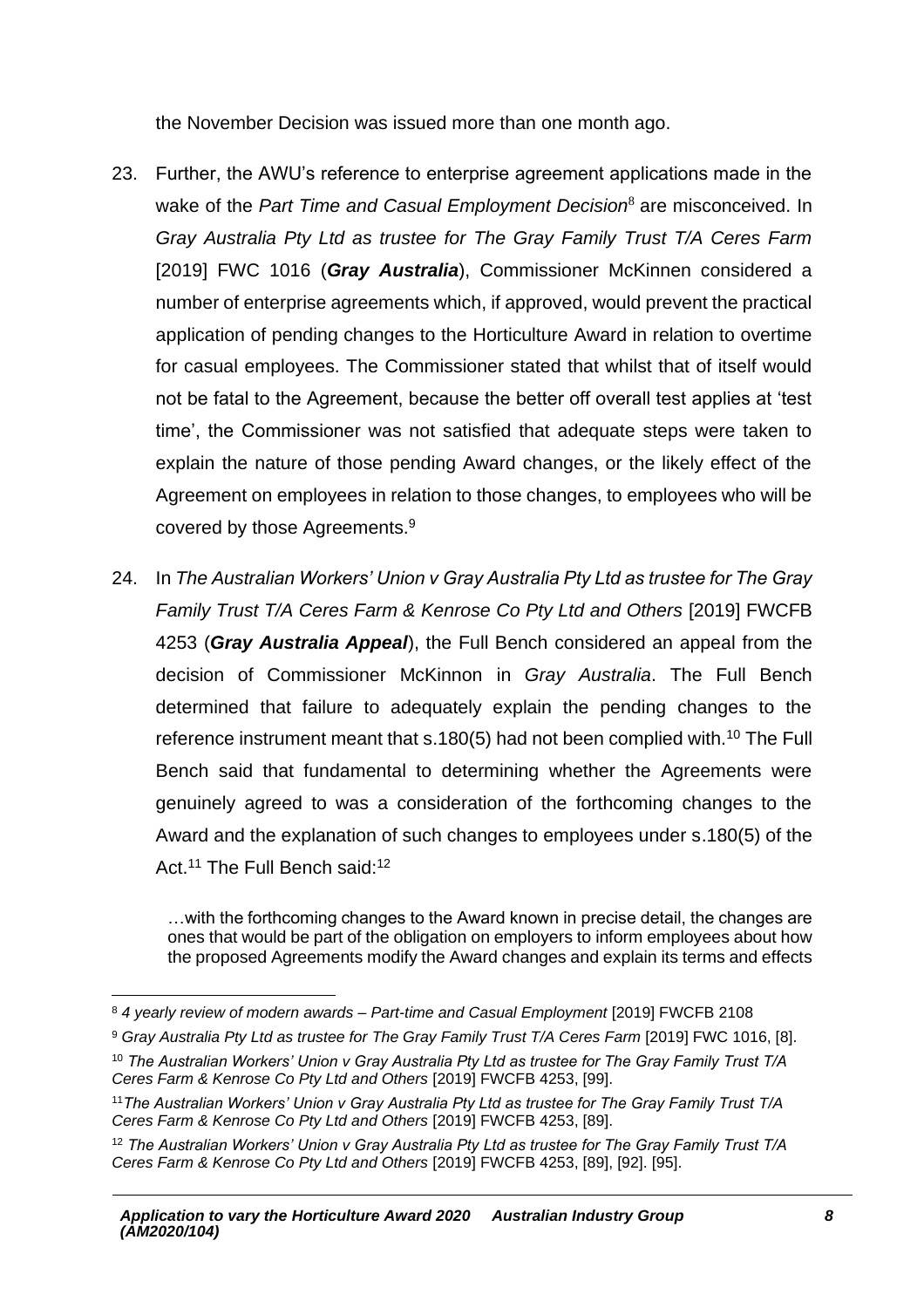accordingly. The forthcoming changes to the Award should, in our view, go to the matter of explanation under s 180(5) of the Act for the purposes of satisfying the question of genuine agreement under s 188 of the Act.

…

… in this appeal, to satisfy ourselves that the Agreements were genuinely agreed to in accordance with s 188 of the Act, the explanation provided to employees in respect of the forthcoming changes to the Award must reflect the actual nature of the forthcoming changes.

…

…the explanation provided to employees must have identified that the Award would be varied so as to prescribe the precise nature of the overtime entitlements for casuals, and further explained that the effect of the Agreements is that such entitlements will not be available to the casual employees covered by the Agreements. In our view, an explanation by the employers to employees that did not set out the changes to the Award and the effect of the Agreement in respect of such changes will mean that the Agreement was not genuinely agreed to.

- 25. As the Full Bench was not satisfied that the forthcoming changes to the Award were accurately or adequately explained to employees in accordance with s.180(5) of the Act, it found that absent for each of the Agreements was the requirement of genuine agreement as set out in s.188 of the Act.<sup>13</sup>
- 26. The Full Bench said that the deficiency in meeting the requirements of s.180(5) was not one that could be rectified by the provisions in the Act that afford the power to rectify minor procedural or technical errors or by way of an undertaking.<sup>14</sup>
- 27. Given the Full Bench's acknowledgment in the *Gray Australia Appeal* that failure to adequately explain prospective changes in an Award will result in an Agreement not being genuinely agreed, it should not be accepted that a large number of employers would likely seek to avoid the amendments through enterprise agreement approval applications.

<sup>13</sup> *The Australian Workers' Union v Gray Australia Pty Ltd as trustee for The Gray Family Trust T/A Ceres Farm & Kenrose Co Pty Ltd and Others* [2019] FWCFB 4253, [99].

<sup>14</sup> *The Australian Workers' Union v Gray Australia Pty Ltd as trustee for The Gray Family Trust T/A Ceres Farm & Kenrose Co Pty Ltd and Others* [2019] FWCFB 4253, [101].